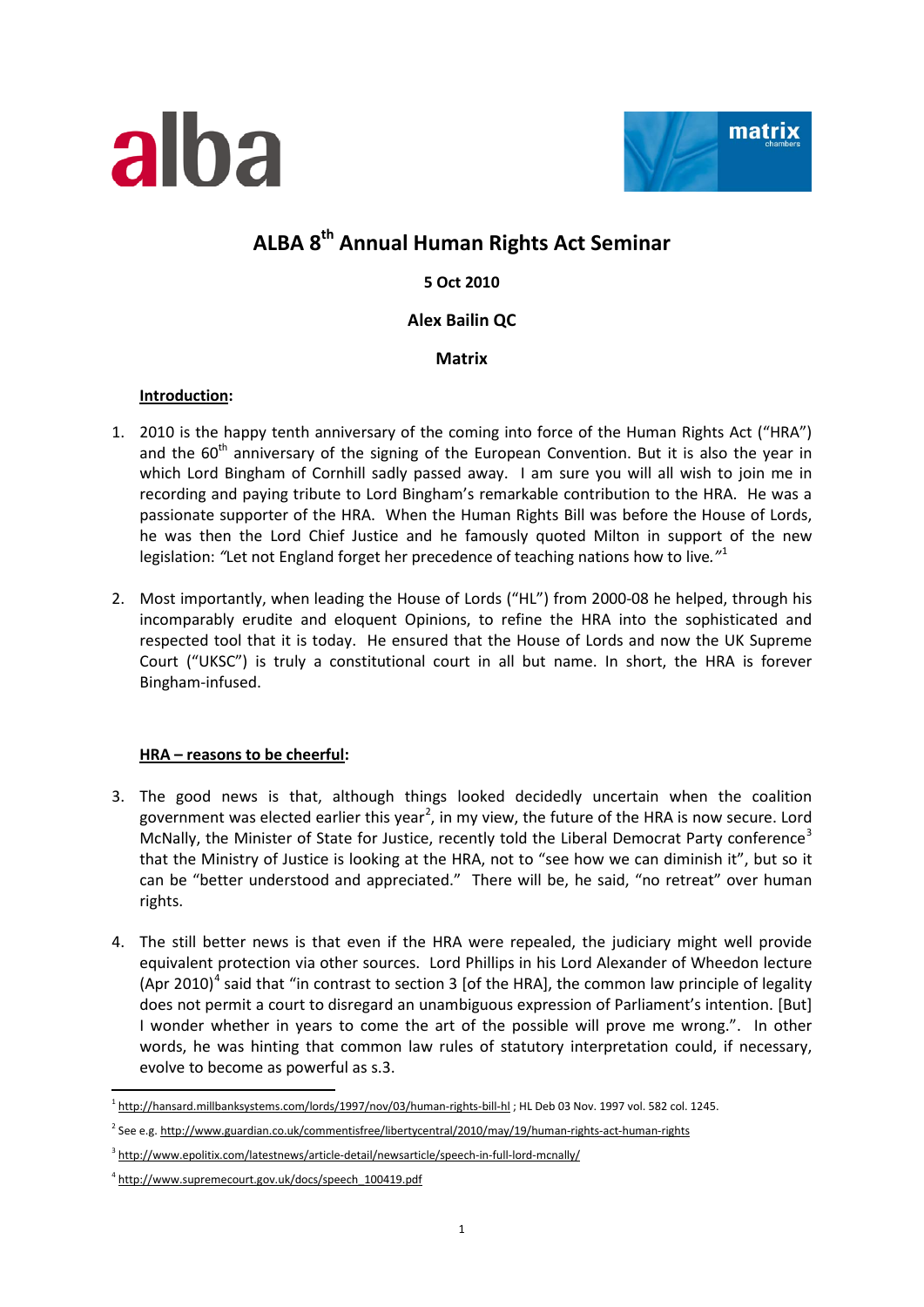[5](#page-1-0). Lord Hope in a media interview in June 2010<sup>5</sup> showed equally constitutionally revolutionary tendencies. He noted that Parliament was assumed to have passed legislation in conformity with treaty obligations (including those under the European Convention) and that the right of individual petition to the European Court of Human Rights ("ECtHR") has existed since 1966. He concluded:

"But if you were to take away the Human Rights Act now, all that jurisprudence is there … And the right of individual petition will [still] be there. And we will still have to recognise that if we take a decision which is contrary to the human rights convention, somebody is going to complain to Strasbourg and that may cause trouble for the UK. … So it's very difficult to see how simply wiping out the Human Rights Act is really going to change anything until we withdraw from the Convention – which, personally, I don't think is conceivable".<sup>[6](#page-1-1)</sup>

6. The constitutional importance of protecting fundamental human rights was emphasised by Lord Bingham in his book *The Rule of Law* (Allen Lane, 2010), p84:

"Which of the [Convention/HRA] rights … would you discard? Would you rather live in a country in which these rights were not protected by law? … the rule of law requires that the law afford adequate protection of fundamental human rights."<sup>[7](#page-1-2)</sup>

#### **HRA-induced dialogue between domestic courts and ECtHR is at a critical stage:**

- 7. Three key features of the HRA (i.e. the absence of any strike-down power for primary legislation, declarations of incompatibility and s.2 HRA) create a subtle dialogue between the domestic courts and the ECtHR. Recent cases reveal that the dialogue is currently in a very intense phase.
- 8. An excellent example of the dialogue in action is *Gillan & Quinton v UK* (2010) 50 EHRR 45 which concerned anti-terrorist police powers to stop and search without reasonable suspicion. The police powers were very broad indeed (permitting a searches "for articles which could be used in connection with terrorism") and there were slender legislative safeguards (authorisation was based on expediency not necessity and was not published in advance). The government won a resounding victory in the HL which held that Article 8 and Article 5 were scarcely engaged by superficial, coercive searches of persons in public. The ECtHR firmly and unanimously rejected that view. It found a "clear" violation of Article 8 and also gave strong signals concerning Article 5. The government responded swiftly by modifying the use of the offending law (to reflect the ECtHR ruling) within a week of the ECtHR Grand Chamber ("GC") refusing to hear the government's appeal.
- 9. Another good example of the dialogue working well was the House of Lords' decision in *SSHD v AF (No. 3)* [2009] 3 WLR 74. After a horrific sequence of control order litigation, a nine-judge House of Lords, with slightly varying degrees of judicial enthusiasm, felt bound to follow the ECtHR GC decision in *A and others v UK* (2009) EHRR 29 ("Belmarsh case"). The result is that an

<span id="page-1-0"></span><sup>&</sup>lt;sup>5</sup> http://www.lawgazette.co.uk/opinion/joshua-rozenberg/are-supreme-court-justices-more-assertive-they-were-law-lords; [http://news.bbc.co.uk/today/hi/today/newsid\\_8876000/8876083.stm](http://news.bbc.co.uk/today/hi/today/newsid_8876000/8876083.stm) 

<span id="page-1-1"></span><sup>6</sup> On the ECHR pre-HRA, see further e.g. Murray Hunt, *Using Human Rights Law in English Courts* (Hart, 1997).

<span id="page-1-2"></span> $7$  Echoing what he said in his opening address to the Liberty Annual Conference and AGM (5 Jun 2009).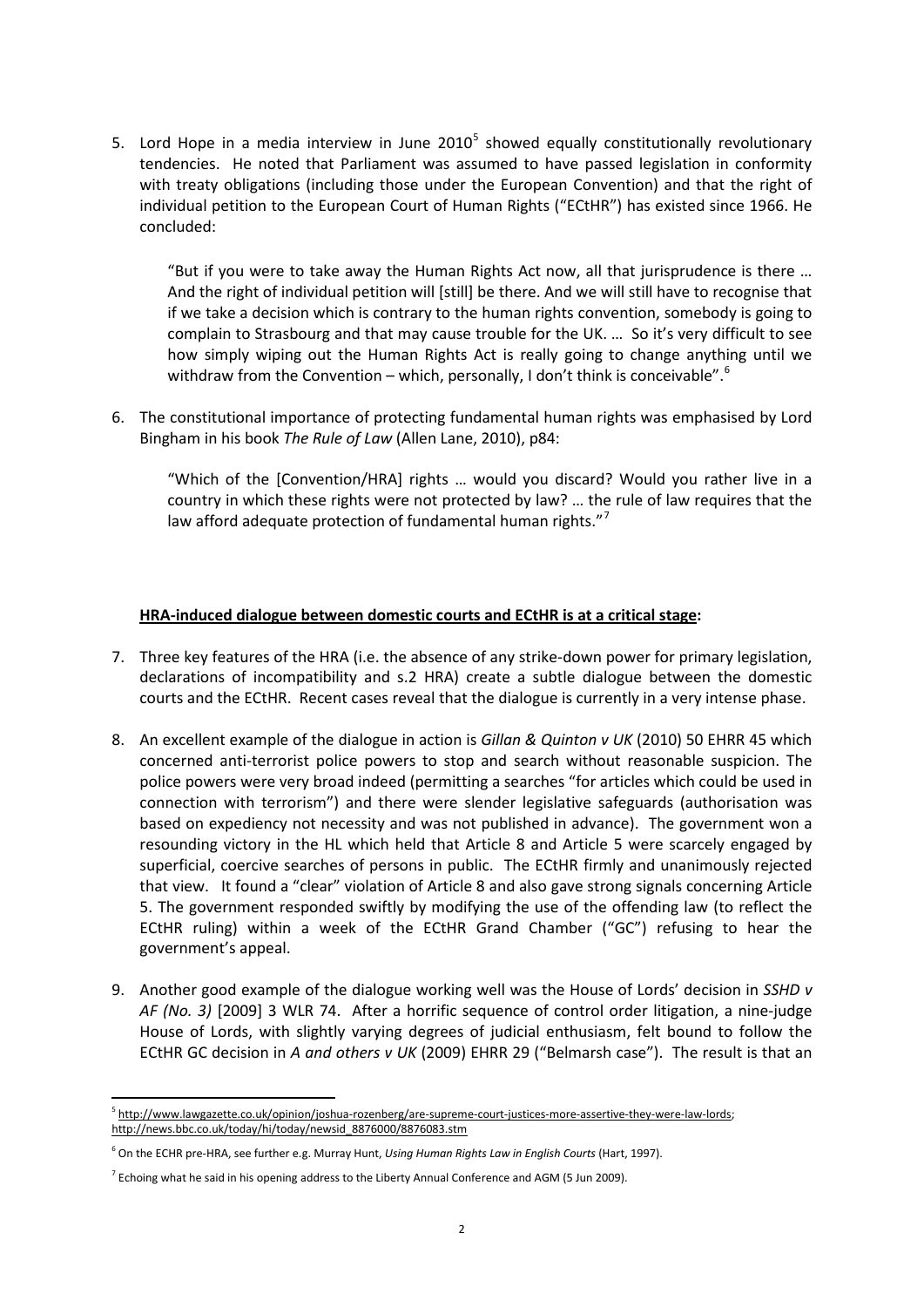affected person must be given sufficient information about the allegations against him to enable him to give effective instructions in relation to those allegations.

- 10. The legislative and judicial responses to those ECtHR decisions both make it clear, in my view, that the HRA has teeth.
- 11. The worst example of the dialogue is probably the response to the ECtHR GC decision in *Hirst v UK (No.2)* (2006) 42 EHRR 41 which held that the blanket ban on prisoners' voting is disproportionate. Until last month (when the Deputy PM announced that the government will reconsider the ban, after the Council of Europe had given the UK a 3-month ultimatum<sup>[8](#page-2-0)</sup>), the government had effectively ignored the ECtHR ruling for over 5 years. If that state of affairs reigned supreme then the HRA would be, frankly, toothless.
- 12. Somewhere between those extremes lies the legislative and judicial reaction to the ECtHR GC decision in *S & Marper v UK* (2009) 48 EHRR 50. The government had won in the House of Lords which held that the blanket and indefinite retention of the DNA profiles of non-convicted persons involves at most a minimal interference with Article 8, which could be amply justified by the over-arching policy. The GC unanimously rejected that approach. The government responded with very controversial proposals (18 months after the decision) in the pre-election Parliamentary wash-up<sup>[9](#page-2-1)</sup>. The new government intends to modify the legislative response<sup>[10](#page-2-2)</sup>. But in the meantime, over a million non-convicted persons remain on the national database and cases must be re-litigated up to UKSC because in the lower courts precedent trumps s.2 HRA (save in very exceptional circumstances): *R(GC) v Commissioner of Police for the Metropolis* [2010] EWHC 2225 (Admin), applying *Kay v Lambeth LBC* (see below). That might suggest that the HRA only has milk teeth.
- 13. The dialogue may be at risk of turning into international judicial ping-pong in the litigation recently culminating in *Kay v UK* (App. No. 37341/06, 21 Sep 2010) which concerns the relevance of tenants' personal circumstances in deciding whether eviction violates their Article 8 rights. Prior to its decision in *Kay*, the ECtHR in *McCann v UK* (2008) 47 EHRR 40, whilst endorsing the minority view in *Kay* in the HL, noted that it was not its role but rather that of the competent national courts to interpret UK domestic law. When *Kay* had been before the domestic courts (*Kay v Lambeth LBC* [2006] 2 AC 465) the HL held that the doctrine of precedent obliged the lower courts to follow a binding domestic ruling, even if that conflicted with a subsequent Strasbourg decision. Fortunately, however, *R(Purdy) v DPP* [2010] 1 AC 345 and *AF (No. 3)* do confirm that the HL/UKSC is free to depart from its own prior decisions following a conflicting ECtHR decision (*Pretty v UK*; *A v UK*, respectively). But in the meantime, *Kay* and other pending cases<sup>[11](#page-2-3)</sup> will have to follow the same, drawn-out route as  $R(GC)$  v MPC.
- 14. The most controversial example of the dialogue is the UKSC decision in *R v Horncastle* [2010] 2 WLR 47. The UKSC held that s.2 HRA only requires the domestic courts to take into account Strasbourg case law, not slavishly to follow it. A seven-judge Court (including Lord Judge LCJ)<sup>[12](#page-2-4)</sup>

<span id="page-2-0"></span> <sup>8</sup> <http://www.guardian.co.uk/society/2010/sep/20/nick-clegg-prisoner-voting-ban>

<span id="page-2-1"></span><sup>&</sup>lt;sup>9</sup> Broadly speaking, a blanket 6-year retention period for arrested but non-convicted adults in s.14-23 of the Crime & Security Act 2010 (no commencement order to date).

<span id="page-2-2"></span> $10$  to follow the approach in Scotland.

<span id="page-2-3"></span><sup>11</sup> UKSC judgments/hearings are pending in *Manchester CC v Pinnock; Hounslow LBC v Powell; Leeds CC v Hall* and *Birmingham CC v Frisby*.

<span id="page-2-4"></span> $12$  The Court of Appeal (Criminal Division) is increasingly sitting as a five-judge Court, resulting in fewer certifications of points of public importance. The small number of HRA criminal appeals being heard in the UKSC is notable: see further[: http://ukscblog.com/do-we-want](http://ukscblog.com/do-we-want-less-crime-maybe-not)[less-crime-maybe-not](http://ukscblog.com/do-we-want-less-crime-maybe-not) . The UKSC's role in shaping criminal law is critical: see e.g. Lord Bingham's masterly analysis of anonymous witnesses in *R v Davis* [2008] 1 AC 1128, correcting a whole body of Court of Appeal case law to the contrary.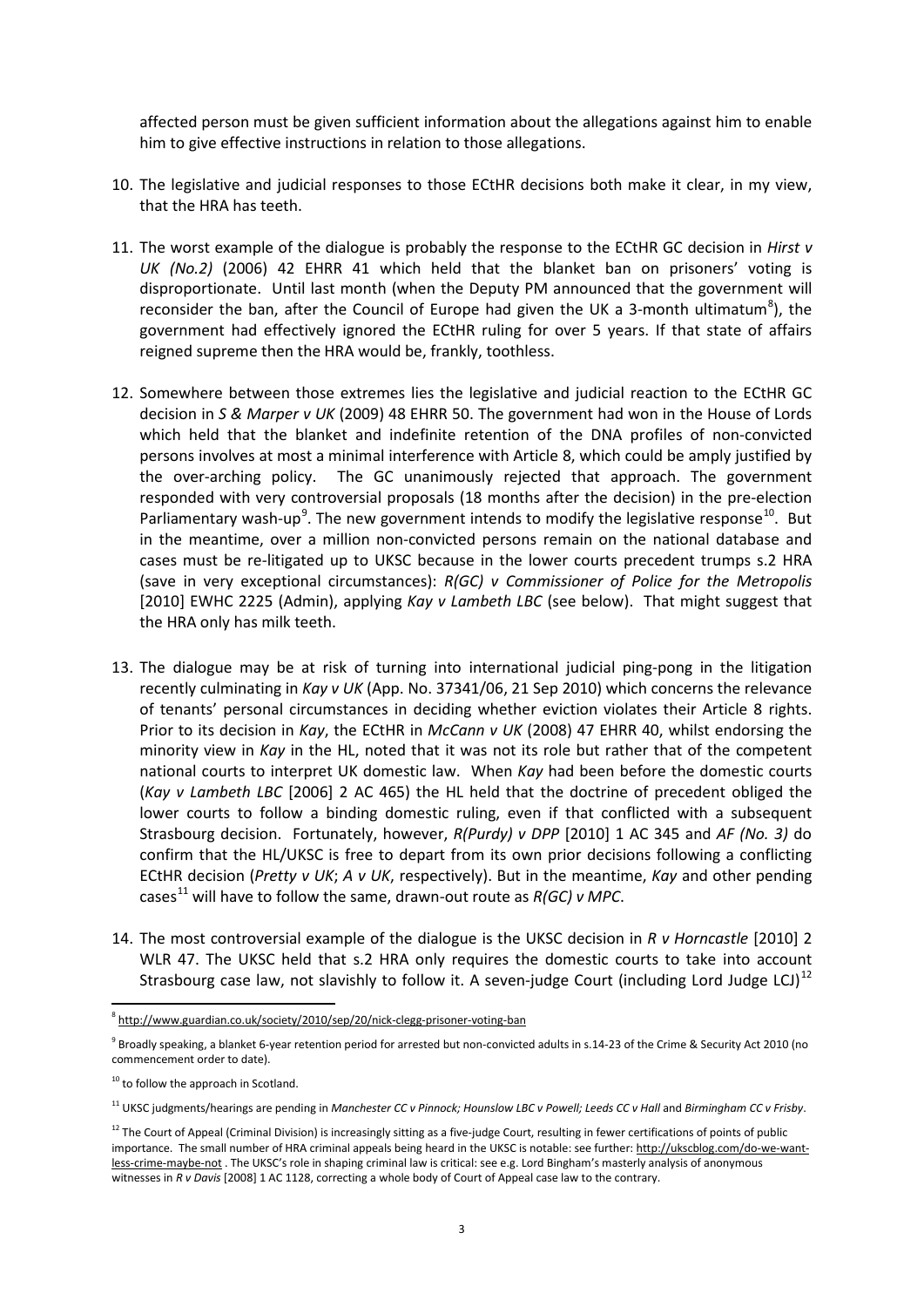specifically refused to follow the ECtHR decision in *Al-Khawaja & Tahery v UK* (2009) 49 EHRR 1 (which held that Article 6(3) does not permit criminal convictions based solely/decisively on the evidence of an absent witness). The reasons given by the UKSC for declining to follow the ECtHR were that it had failed to have full regard to UK common law and statutory safeguards that made the sole/decisive rule unnecessary and that the rule would create severe practical difficulties. Ultimately, the alleged problems for domestic law if the sole/decisive rule were adopted are not necessarily reasons that *Al-Khawaja* is wrong i.e. that there is no such requirement contained in Article 6. *Al-Khawaja* has subsequently been heard by the GC. A head-on clash with ECtHR GC would cause substantial tension, especially given the lengths to which the UKSC went to explain its reasons in its judgment. The case is critical to the operation of the HRA and suggests that the HRA is neither hawk nor dove**.**

#### **Has the HRA started to reached its outer-limits?**

- 15. The HRA survived an attempt to derogate from Article 5 when it was only 4 vears-old<sup>13</sup>. So. despite its relative youth, it is certainly no pushover. But does recent case law suggest that we have started to reach the boundaries of what it can achieve?
- 16. A resounding 'no' to that question is surely given by the House of Lords' final judgment in *R(Purdy) v DPP* [2010] 1 AC 345. It is unthinkable that such a result would have been achievable without the HRA – all the more remarkable given that the ECtHR had circumvented the issue somewhat in *Pretty v UK* (2002) 35 EHRR 1. The law on assisted suicide is abundantly clear. So is the CPS Code for Crown Prosecutors. But its application is not wholly predictable in advance. The House of Lords held that Article 8 operates in relation to death and the manner of death such that offence-specific guidance is mandatory in order to comply with the accessibility and forseeability requirements of Art 8(2). A pending case of *R(Nicklinson) v DPP*[14](#page-3-1) contends that the same should apply to mercy killings; a hair's breadth may separate the medical conditions in question.
- 17. But, despite the overall result, the human rights buffers were certainly felt in *HM Treasury v Ahmed and others (Nos. 1 & 2)* [2010] 2 WLR 378, which concerned the draconian asset-freezing provisions applicable to persons designated by United Nations as suspected terrorists but who had no access to a meaningful court capable of delisting. The HRA argument failed in the UKSC: *R(Al-Jedda) v SoS for Defence* [2008] 1 AC 332 meant that UN Charter obligations trumped Convention rights, even post- *Kadi* [2008] 3 CMLR 1207 in the ECJ<sup>[15](#page-3-2)</sup>. But the common law principle of legality and rights of access to a court (which are part of the rule of law) came to the rescue and gave what HRA did not. The case serves further to emphasise the importance of the pending ECtHR GC decision in *Al-Jedda v UK*. The interaction of Convention rights with public international law is evidently in a state of flux<sup>[16](#page-3-3)</sup>. Ahmed is also noteworthy because the UKSC struck down the offending secondary legislation as *ultra vires* (and could have done likewise

<span id="page-3-0"></span> <sup>13</sup> *A v SSHD* [2005] 2 AC 68 ("Belmarsh case").

<span id="page-3-1"></span><sup>14</sup> <http://www.bbc.co.uk/news/health-10689822>

<span id="page-3-2"></span><sup>15</sup> re-enforced by *Kadi v Commission* (Case T-85/09, 30 Sep 2010, CFI).

<span id="page-3-3"></span><sup>16</sup> For the importance of customary international law in common law see e.g. *Trendtex* [1977] QB 529; *I Congreso del Partido* [1983] 1 AC 244; *R v Jones* [2007] 1 AC 136 and Bingham, *Widening Horizons: The Influence of Comparative Law and International Law on Domestic Law* (Hamlyn Lectures, 2009). For the importance of 'soft law' in common law and human rights law see e.g. *A v SSHD (No. 2)* [2006] 2 AC 221; *In re McFarland* [2004] 1 WLR 1289. For the importance of international law in interpreting the ECHR see e.g. *Al-Adsani v UK* (2002) 34 EHRR 273 (ECHR, so far as possible, to be interpreted in harmony with rules of international law); Art. 31(3)(c) of the Vienna Convention on the Law of Treaties (in interpreting a treaty, take into account any relevant rules of international law applicable in the relations between the parties).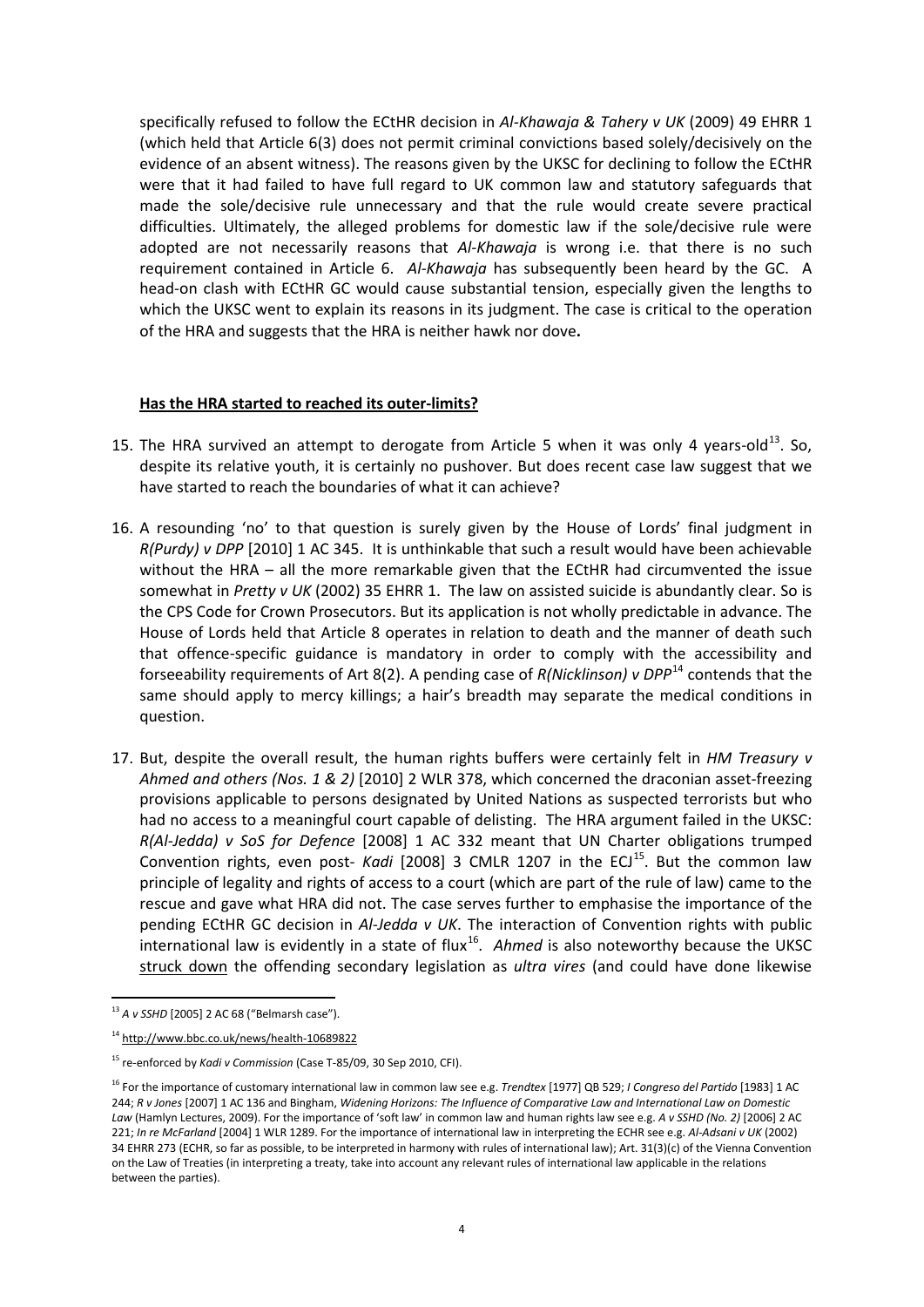under the HRA if that argument had succeeded). In contrast, it has been suggested that the absence of a strike-down power in the HRA as regards primary legislation emboldens judges more than if they actually held a loaded gun. c.f. the position of the US Supreme Court to quash unconstitutional legislation.

- 18. In *R(Smith) v SoS for Defence* [2010] 3 WLR 223 a nine-judge UKSC held that, although British soldiers are subject to UK law wherever they go, they are not entitled to the protection of the HRA unless they are at a UK military base. Strasbourg had (at the very least) given a tentative green light in a number of its decisions<sup>[17](#page-4-0)</sup> touching on (but perhaps not finally deciding) jurisdiction for military operations abroad and an incremental approach would not have been especially legally courageous<sup>[18](#page-4-1)</sup>. Perhaps, as Lady Hale explained in a recent lecture, "Willingness to leap [ahead of Strasbourg] depends upon the type of question being asked"<sup>19</sup>. The human rights of soldiers, victims and detainees in military operations abroad is undoubtedly very difficult legal territory and the litigation raising these issues is certainly putting HRA through its paces. The case further underscores the significance of the pending ECtHR GC decision in *Al-Skeini v UK*. [20](#page-4-3)
- 19. On the vexed topic of special advocates, fortunately we have moved on from the horrific twilight zone which existed post-*Roberts* [2005] 2 AC 738: as noted above, *Belmarsh* (ECtHR) and *AF (No.3)* have finally cured most of the uncertainty regarding the core disclosure requirements. But that still leaves, for example, the issue of whether closed material procedures can extend to private-law actions in the absence of statutory authority/consent: *Al-Rawi v Security Service* [2010] EWCA Civ 482 (UKSC hearing in Jan 2011). And Lady Hale has also asked whether the vetting of judges by Security Services for control order and other SIAC cases involving closed material carries with it "the implication that not all judges are to be trusted with top secret material"?<sup>21</sup>

#### **Conclusion:**

- 20. Have we really started to reach the boundaries of the HRA? Will the 'art of the possible' or other superhuman judicial powers come to the rescue if I am wrong and the HRA is unexpectedly repealed? Is the dialogue between the domestic and Strasbourg courts about to enter a testing and more argumentative phase? Whatever the answers to those questions, it is well worth remembering just how far we have come in such a short space of time.
- 21. Contrast, for example, the outcome and extent of the *Binyam Mohamed* litigation<sup>[22](#page-4-5)</sup> with what happened in *R v SSHD ex p Cheblak* [1991] 1 WLR 890. Following the start of the Gulf War in 1991, a Lebanese journalist who had been in the UK for 15 years with his family was served with a deportation notice on the basis that his removal was conducive to public good on undisclosed

<span id="page-4-0"></span> <sup>17</sup> e.g. *Issa v Turkey* (2004) 41 EHRR 567; *Cyprus v Turkey* (1976) 4 EHRR 482; *Cyprus v Turkey* (1978) 13 DR 85; *Cyprus v Turkey* (1992) 15 EHRR 509; *Cyprus v Turkey* (2001) 35 EHRR 731; *Varnava v Turkey* (10 Jan 2008, 16064/90).

<span id="page-4-1"></span><sup>&</sup>lt;sup>18</sup> See Lord Bingham in *Ullah* [2004] 2 AC 323 at [20]: "the duty of national courts is to keep pace with the Strasbourg jurisprudence as it evolves over time: no more, but certainly no less". Lord Brown later said in *Al-Skeini* [2008] 1 AC 153 at [106] that this could equally have been expressed as "no less, but certainly no more".

<span id="page-4-2"></span><sup>&</sup>lt;sup>19</sup> [http://www.supremecourt.gov.uk/docs/speech\\_100604.pdf](http://www.supremecourt.gov.uk/docs/speech_100604.pdf)

<span id="page-4-3"></span><sup>20</sup> The ECtHR decision in *Al-Saadoon & Mufdhi v UK* (App No. 61498/08, 2 Mar 2010), which became final on 4 Oct 2010, regarding whether the UK was exercising jurisdiction over prisoners transferred to the Iraqi authorities may also be relevant.

<span id="page-4-4"></span><sup>&</sup>lt;sup>21</sup> [http://www.supremecourt.gov.uk/docs/speech\\_100512.pdf](http://www.supremecourt.gov.uk/docs/speech_100512.pdf)

<span id="page-4-5"></span> $22$  culminating in [2010] 3 WLR 554.